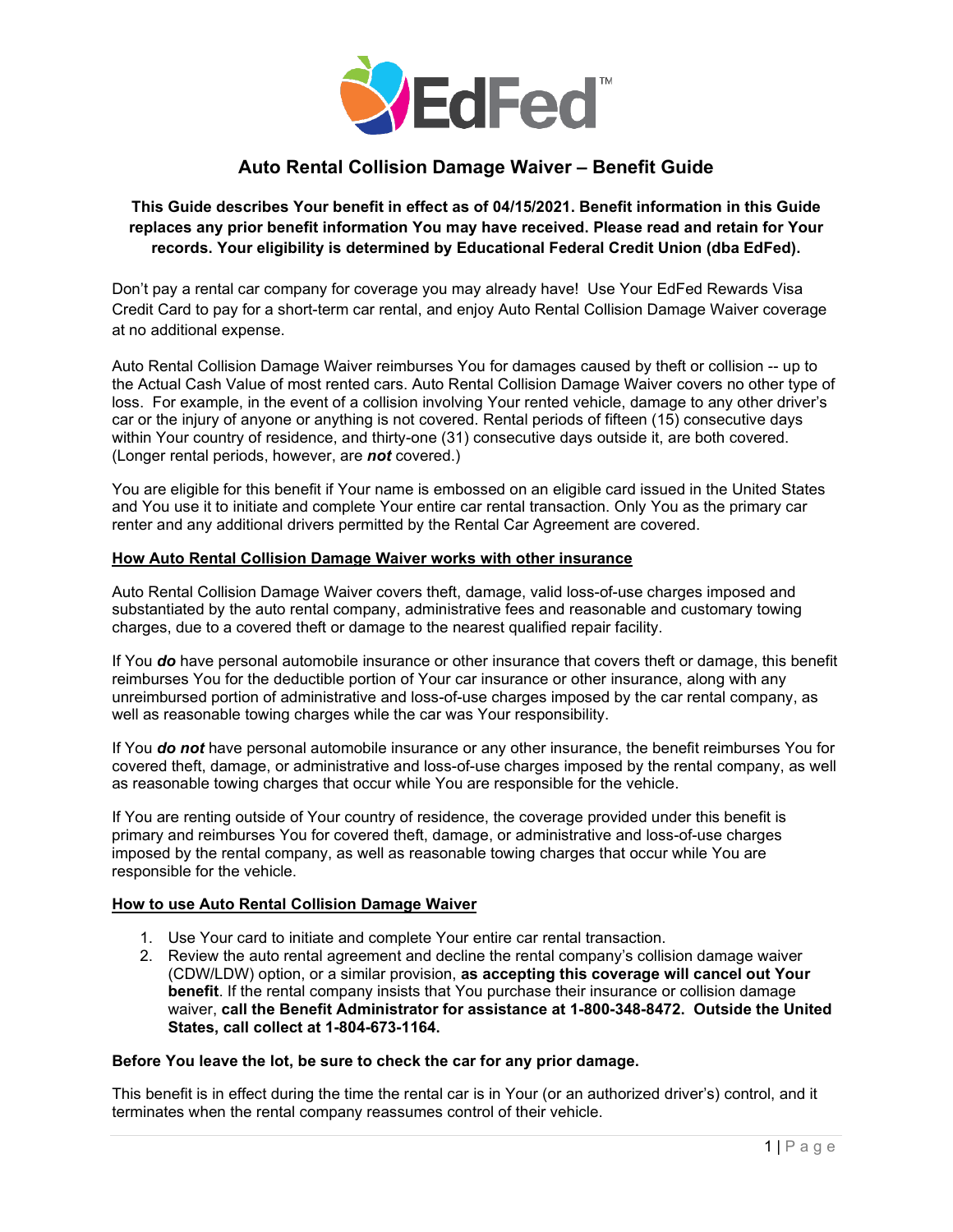

This benefit is available in the United States and most foreign countries (**with the exception of Israel, Jamaica, the Republic of Ireland or Northern Ireland**). However, this benefit is not available where precluded by law, or where it's in violation of the territory terms of the auto rental agreement, or when prohibited by individual merchants. **Because regulations vary outside the United States, check with Your auto rental company and the Benefit Administrator before You travel, to be sure that Auto Rental Collision Damage Waiver will apply.**

#### **Vehicles** *not* **covered**

Certain vehicles are *not* covered by this benefit, they consist of: expensive, exotic, and antique cars; cargo vans; certain vans; vehicles with an open cargo bed; trucks; motorcycles; mopeds; motorbikes; limousines; and recreational vehicles.

Examples of expensive or exotic cars are the Alfa Romeo, Aston Martin, Bentley, Corvette, Ferrari, Jaguar, Lamborghini, Lotus, Maserati, Maybach, McLaren, Porsche, Rolls Royce, and Tesla. However, selected models of Audi, BMW, Mercedes-Benz, Cadillac, Infiniti, Land Rover, Lexus, Lincoln, and Range Rover *are* covered.

An antique car is defined as one that is over twenty (20) years old, or one that has not been manufactured for ten (10) years or more.

Vans are not covered. But those designed as small-group transportation vehicles (seating up to nine (9) people, including the driver) *are* covered.

**If You have questions about a specific vehicle's coverage or organization where the vehicle is being reserved, call the Benefit Administrator at 1-800-348-8472, or call collect outside the United States at 1-804-673-1164.** 

#### **Related instances & losses** *not* **covered**

- Any obligation You assume under any agreement (other than the deductible on Your personal auto policy)
- Any violation of the auto rental agreement or this benefit
- Injury of anyone, or damage to anything, inside or outside the Rental Vehicle
- Loss or theft of personal belongings
- Personal liability
- Expenses assumed, waived, or paid by the auto rental company, or its insurer
- The cost of any insurance, or collision damage waiver, offered by or purchased through the auto rental company
- Depreciation of the Rental Vehicle caused by the incident including, but not limited to, "diminished value"
- Expenses reimbursable by Your insurer, employer, or employer's insurance
- Theft or damage due to intentional acts, or due to the driver(s) being under the influence of alcohol, intoxicants, or drugs, or due to contraband, or illegal activities
- Wear and tear, gradual deterioration, or mechanical breakdown
- Items not installed by the original manufacturer
- Damage due to off-road operation of the Rental Vehicle
- Theft or damage due to hostility of any kind (including, but not limited to, war, invasion, rebellion, insurrection, or terrorist activities)
- Confiscation by authorities
- Vehicles that do not meet the definition of covered vehicles
- Rental periods that either exceed, or are intended to exceed, fifteen (15) consecutive days, within Your country of residence, or thirty-one (31) days outside Your country of residence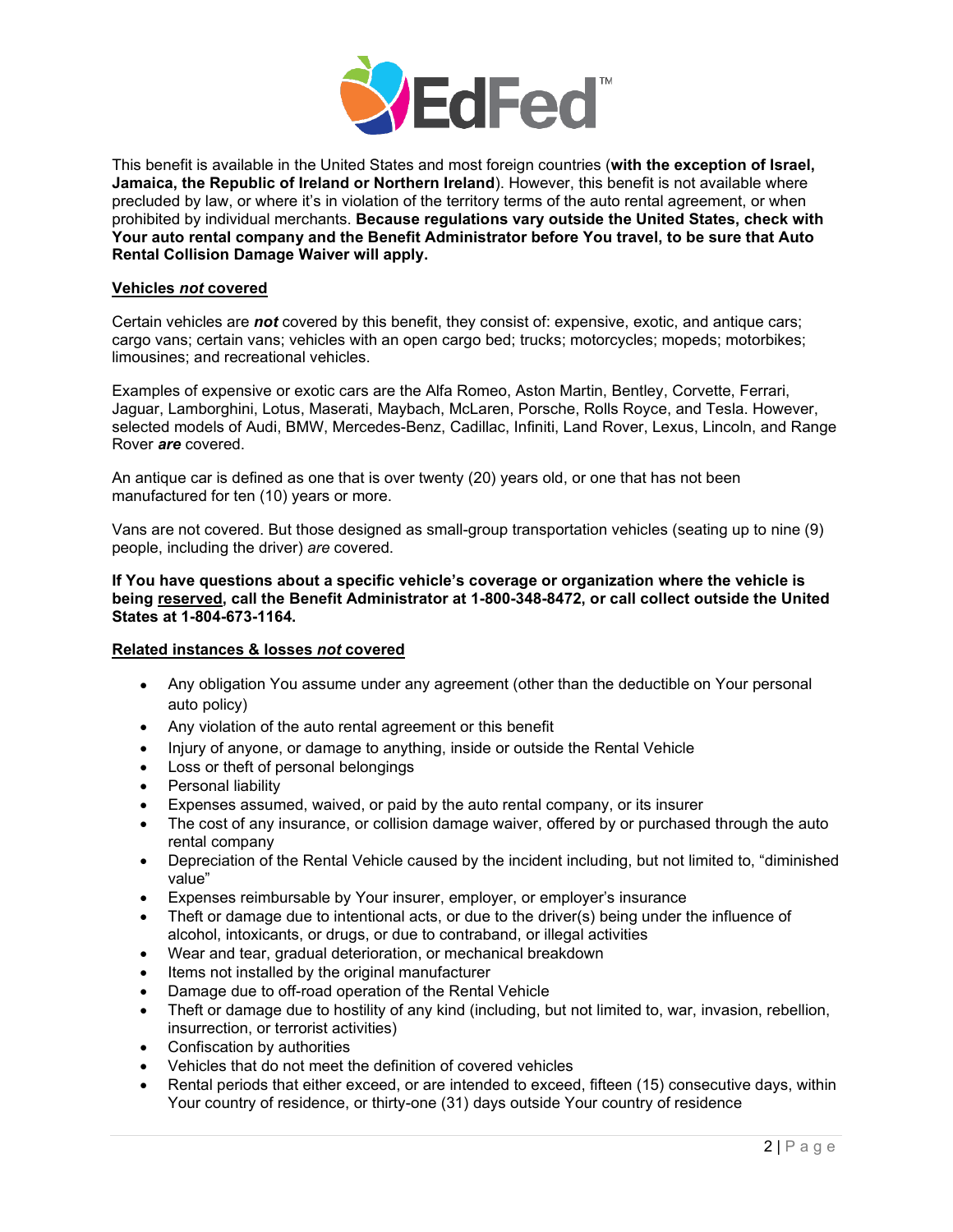

- Leases and mini leases
- Theft or damage as a result of the authorized driver's and/or cardholder's lack of reasonable care in protecting the Rental Vehicle before and/or after damage or theft occurs (for example, leaving the car running and unattended)
- Theft or damage reported more than forty-five (45) days\* after the date of the incident
- Theft or damage for which a claim form has not been received within ninety (90) days\* from the date of the incident
- Theft or damage for which all required documentation has not been received within three hundred and sixty-five (365) days after the date of the incident
- Theft or damage from rental transactions that originated in Israel, Jamaica, the Republic of Ireland, or Northern Ireland
- Losses caused by or resulting from a Cyber Incident

#### **\*Not applicable to residents in certain states**

#### **Filing a claim**

It is Your responsibility as a cardholder to make every effort to protect Your Rental Vehicle from damage or theft. If You have an accident, or Your Rental Vehicle has been stolen, immediately call the Benefit Administrator at **1-800-348-8472** to report the incident, regardless of whether Your liability has been established. Outside the United States, call collect at **1**-**804-673-1164**.

You should report the theft or damage as soon as possible, but no later **than forty-five (45) days** from the date of the incident.

The Benefit Administrator reserves the right to deny any claim containing charges that would not have been included, if notification occurred before the expenses were incurred. Thus, it is in Your best interest to notify the Benefit Administrator immediately after an incident. Reporting to any other person will not fulfill this obligation.

#### **What You must submit to file a claim**

At the time of the theft or damage, or when You return the Rental Vehicle, ask Your car rental company for the following documents:

- A copy of the accident report form
- A copy of the initial and final auto rental agreements (front and back)
- A copy of the repair estimate and itemized repair bill
- Two (2) photographs of the damaged vehicle, if available
- A police report, if obtainable
- A copy of the demand letter which indicates the costs You are responsible for and any amounts that have been paid toward the claim

Submit all of the above documents from the rental company, along with the following documents, to the Benefit Administrator:

- The completed and signed Auto Rental Collision Damage Waiver claim form (Important: This must be postmarked within ninety (90) days\* of the theft or damage date, even if all other required documentation is not yet available – **or Your claim may be denied**).
- A copy of Your monthly billing statement (showing the last 4 digits of the Account number) demonstrating that the entire rental transaction was made on Your eligible Account.
- A statement from Your insurance carrier (and/or Your employer or employer's insurance carrier, if applicable), or other reimbursement showing the costs for which You are responsible, and any amounts that have been paid toward the claim. Or, if You have no applicable insurance or reimbursement, a statement of no insurance or reimbursement is required.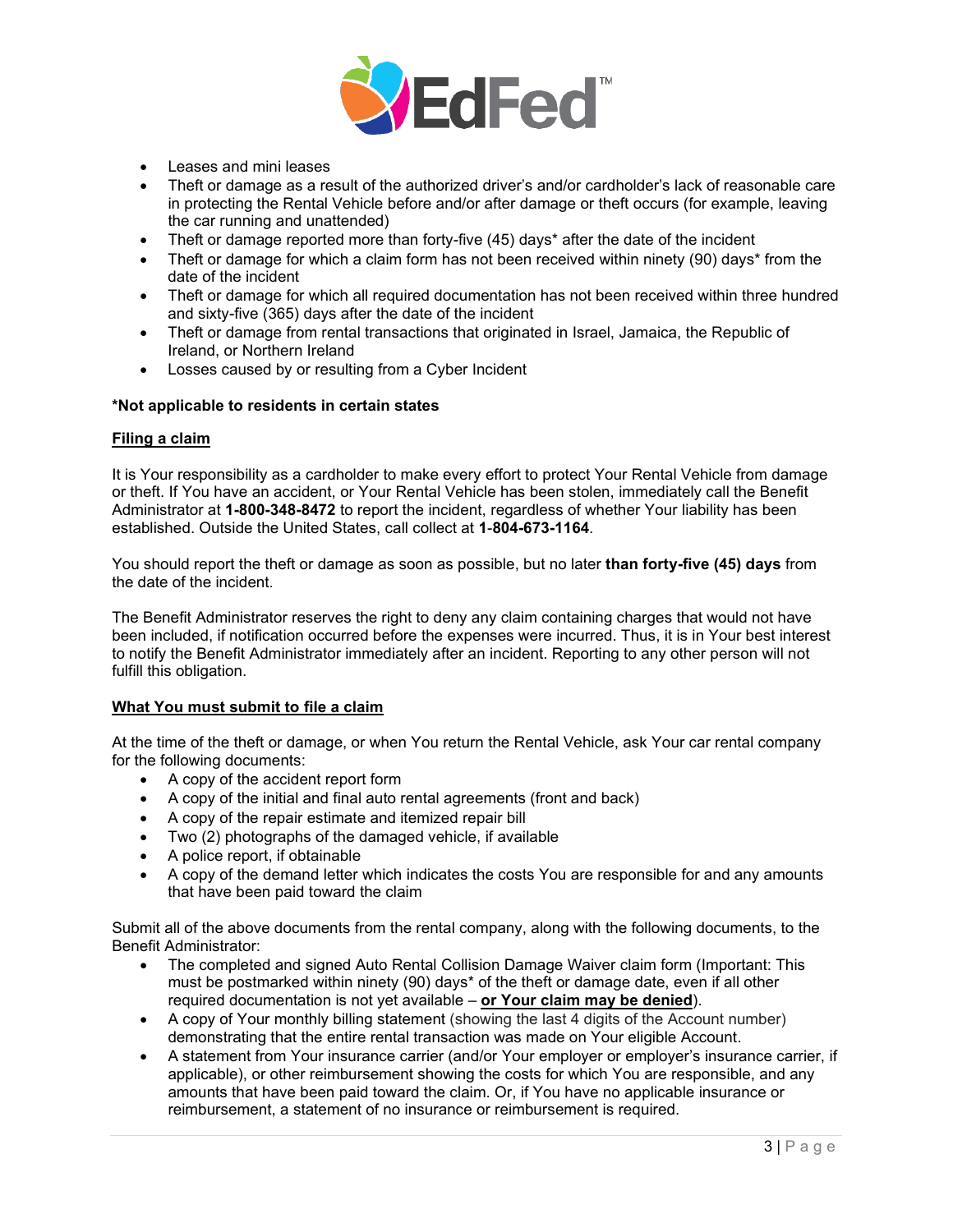

- A copy of Your primary insurance policy's Declarations Page (if applicable) to confirm Your deductible (This means the document(s) in Your insurance policy that lists names, coverages, limits, effective dates, and deductibles).
- Any other documentation required by the Benefit Administrator to substantiate the claim.

Finally, please note that all remaining documents must be postmarked within three hundred and sixty-five (365) days\* of the theft or damage date **or Your claim may be denied.**

#### **\*Not applicable to residents of certain states.**

### *For faster filing, or to learn more about Auto Rental Collision Damage Waiver, visit* **[www.eclaimsline.com](http://www.eclaimsline.com/)**

#### **Finalizing Your claim**

Your claim will typically be finalized within 15 (fifteen) days, after the Benefit Administrator has received all the documentation needed to substantiate Your claim.

#### **Transference of claims**

Once Your claim has been paid, all Your rights and remedies against any party in regard to this theft or damage will be transferred to the Benefit Administrator, to the extent of the cost of payment made to You. You must give the Benefit Administrator all assistance as may reasonably be required to secure all rights and remedies.

#### **Definitions**

**Account** means Your credit or debit card Accounts.

**Actual Cash Value** means the amount a Rental Vehicle is determined to be worth based on its market value, age and condition at the time of loss.

**Computer Programs** mean a set of related electronic instructions that direct the operations and functions of a computer or device connected to it, enabling the computer or device to receive, process, store, retrieve or send data.

**Cyber Incident** means any of the following acts:

- (a) unauthorized access to or use of Your Digital Data or Rental Vehicle;
- (b) alteration, corruption, damage, reduction in functionality, manipulation, misappropriation, theft, deletion, erasure, loss of use or destruction of Your Digital Data or Rental Vehicle;
- (c) transmission or introduction of a computer virus or harmful code, including ransomware, into or directed against Your Digital Data or Rental Vehicle;
- (d) restriction or inhibition of access to or directed against Your Digital Data or Rental Vehicle;
- (e) computer errors, including human operating error or omission; power failure, surge, or diminution of electronic systems; or mistakes in legitimate electronic code or damage from code installed on a Rental Vehicle during the manufacturing process, upgrade process, or normal maintenance

**Digital Data** means information, concepts, knowledge, facts, images, sounds, instructions, or Computer Programs stored as or on, created or used on, or transmitted to or from computer software (including systems and applications software), on hard or floppy disks, CD-ROMs, tapes, drives, cells, data processing devices or any other repositories of computer software which are used with electronically controlled